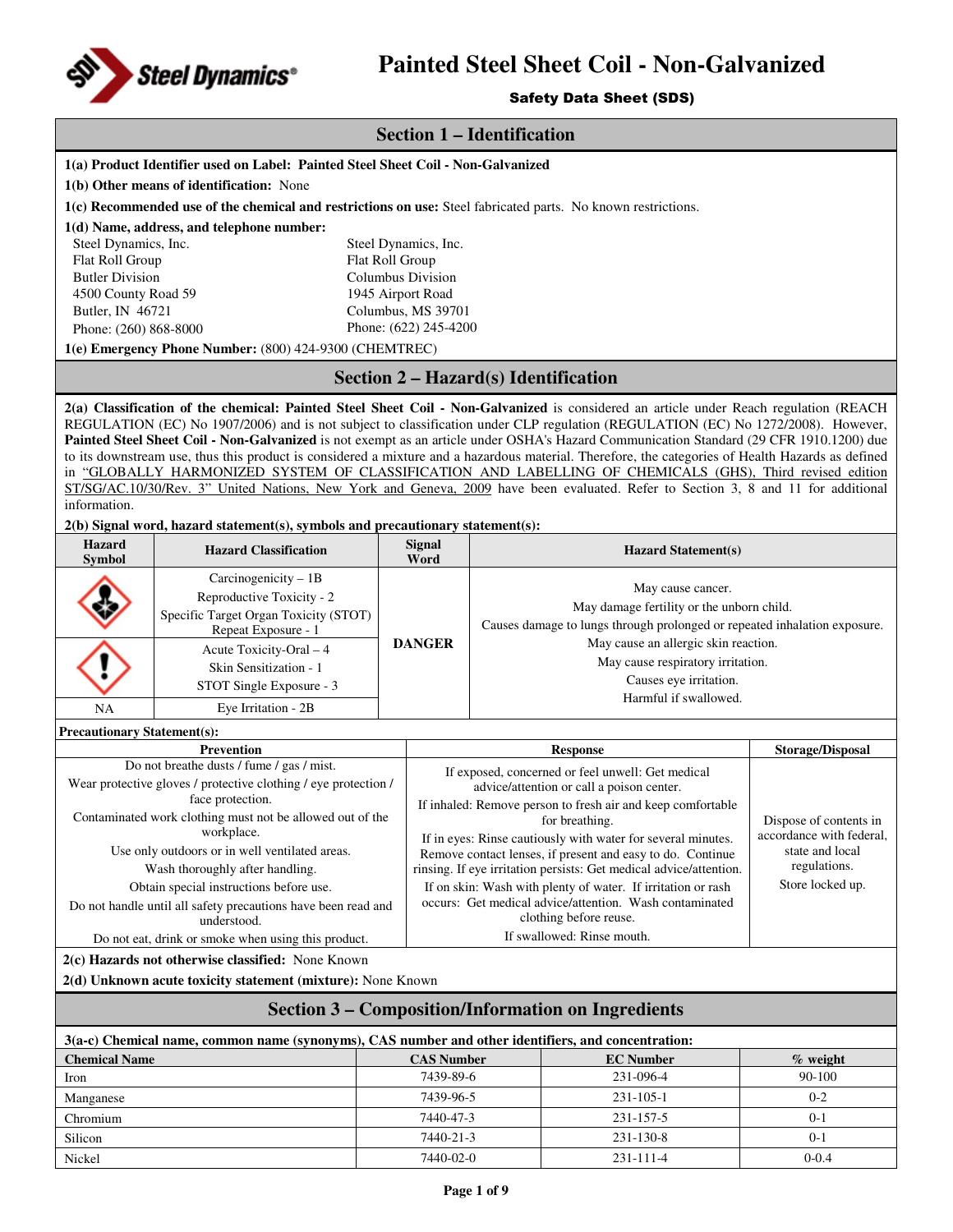

**Safety Data Sheet (SDS)** Revision: 08/31/2018

### Vanadium 7440-62-2 231-171-1 0-0.2

**EC** - European Community

**CAS** - Chemical Abstract Service

### **3(a-c) Chemical name, common name (synonyms), CAS number and other identifiers, and concentration (continued):**

Painted coatings are less than (<) 0.1% and may include: naphthas, titanium dioxide, vinyl, epoxy, polyester, siliconized polyester, acrylic, fluorocarbons, polyurethane, petrolatum, chromium conversion and titanium conversion.

## **Section 4 – First-aid Measures**

### **4(a) Description of necessary measures:**

- **Inhalation: Painted Steel Sheet Coil Non-Galvanized** as sold/shipped is not a likely form of exposure. However, during further processing (welding, grinding, burning, etc.), if inhaled: Remove person to fresh air and keep comfortable for breathing. If exposed, concerned or feel unwell: Get medical advice/attention.
- **Eye Contact: Painted Steel Sheet Coil Non-Galvanized** as sold/shipped is not a likely form of exposure. However, during further processing (welding, grinding, burning, etc.), if in eyes: Rinse cautiously with water for several minutes. Remove contact lenses, if present and easy to do. Continue Rinsing. If eye irritation persists: Get medical advice attention. If exposed, concerned or feel unwell: Get medical advice/attention.
- **Skin Contact:** If on skin: Wash thoroughly after handling. Wash with plenty of water. If irritation or rash occurs: Get medical advice/attention. Take off and wash contaminated clothing before reuse. If exposed, concerned or feel unwell: Get medical advice/attention.
- **Ingestion: Painted Steel Sheet Coil Non-Galvanized** as sold/shipped is not a likely form of exposure. However, during further processing (welding, grinding, burning, etc.), if exposed, concerned or feel unwell: Get medical advice/attention.

### **4(b) Most important symptoms/effects, acute and delayed (chronic):**

- **Inhalation: Painted Steel Sheet Coil Non-Galvanized** as sold/shipped is not likely to present an acute or chronic health effect.
- **Eye: Painted Steel Sheet Coil Non-Galvanized** steel as sold/shipped is not likely to present an acute or chronic health effect.
- **Skin: Painted Steel Sheet Coil Non-Galvanized** as sold/shipped is not likely to present an acute or chronic health effect.
- **Ingestion: Painted Steel Sheet Coil Non-Galvanized** as sold/shipped is not likely to present an acute or chronic health effect.

However, during further processing (welding, grinding, burning, etc.), individual components may illicit an acute or chronic health effect. Refer to Section 11-Toxicological Information.

**4(c) Immediate Medical Attention and Special Treatment:** None Known

## **Section 5 – Fire-fighting Measures**

**5(a) Suitable (and unsuitable) Extinguishing Media:** Not Applicable for **Painted Steel Sheet Coil - Non-Galvanized** as sold/shipped. Use extinguishers appropriate for surrounding materials.

**5(b) Specific Hazards arising from the chemical:** Not Applicable for **Painted Steel Sheet Coil - Non-Galvanized** as sold/shipped. When burned, toxic smoke, fume and vapor may be emitted.

**5(c) Special protective equipment and precautions for fire-fighters:** Self-contained NIOSH approved respiratory protection and full protective clothing should be worn when fumes and/or smoke from fire are present. Heat and flames cause emittance of acrid smoke and fumes. Do not release runoff from fire control methods to sewers or waterways. Firefighters should wear full face-piece self-contained breathing apparatus and chemical protective clothing with thermal protection. Direct water stream will scatter and spread flames and, therefore, should not be used.

## **Section 6 - Accidental Release Measures**

**6(a) Personal Precautions, Protective Equipment and Emergency Procedures:** Not Applicable for **Painted Steel Sheet Coil - Non-**Galvanized as sold/shipped. For spills involving finely divided particles, clean-up personnel should be protected against contact with eyes and skin. If material is in a dry state, avoid inhalation of dust.

**6(b) Methods and materials for containment and clean up:** Not Applicable for **Painted Steel Sheet Coil - Non-Galvanized** as sold/shipped. Collect material in appropriate, labeled containers for recovery or disposal in accordance with federal, state, and local regulations. Follow applicable OSHA regulations (29 CFR 1910.120) and all other pertinent state and federal requirements.

## **Section 7 - Handling and Storage**

**7(a) Precautions for safe handling:** Not Applicable for **Painted Steel Sheet Coil - Non-Galvanized** as sold/shipped, however further processing (welding, burning, grinding, etc.) with the potential for generating high concentrations of airborne particulates should be evaluated and controlled as necessary. Obtain special instructions before use. Do not handle until all safety precautions have been read and understood. Use only outdoors or in well ventilated areas. Practice good housekeeping. Avoid breathing metal fumes and/or dust. Do not eat, drink or smoke when using this product. Cut resistant gloves and sleeves should be worn when working with steel products.

**7(b) Conditions for safe storage, including any incompatibilities:** Store away from acids and incompatible materials.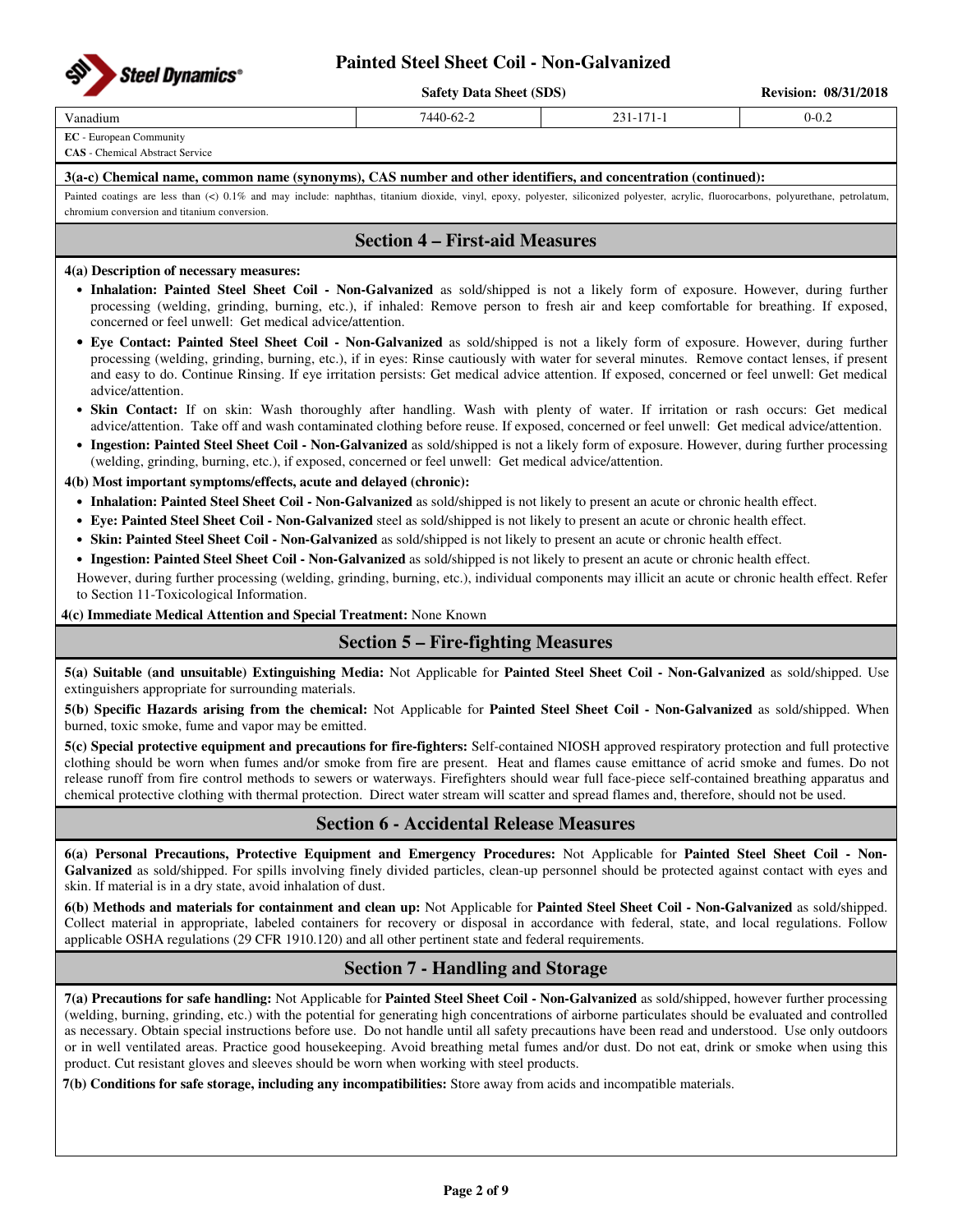

**Safety Data Sheet (SDS)** Revision: 08/31/2018

## **Section 8 - Exposure Controls / Personal Protection**

**8(a) Occupational Exposure Limits (OELs): Painted Steel Sheet Coil - Non-Galvanized** as sold/shipped in its physical form does not present an inhalation, ingestion or contact hazard, nor would any of the following exposure data apply. However, operations such as burning, welding (high temperature), sawing, brazing, machining, grinding, etc. may produce fumes and/or particulates. The following exposure limits are offered as reference for an experienced industrial hygienist to review.

| <b>Ingredients</b> | <b>OSHA PEL<sup>1</sup></b>                                                                                       | <b>ACGIH TLV<sup>2</sup></b>                                                                                                                                                  | NIOSH REL $3$                                                                                      | IDLH $4$                                    |
|--------------------|-------------------------------------------------------------------------------------------------------------------|-------------------------------------------------------------------------------------------------------------------------------------------------------------------------------|----------------------------------------------------------------------------------------------------|---------------------------------------------|
| Iron               | $10 \text{ mg/m}^3$ (as iron oxide fume)                                                                          | $5.0 \text{ mg/m}^3$ (as iron oxide dust and fume)                                                                                                                            | $5.0 \text{ mg/m}^3$ (as iron oxide dust<br>and fume)                                              | 2,500 mg Fe/m <sup>3</sup>                  |
| Manganese          | $(C)$ 5.0 mg/m <sup>3</sup> (as Fume & Mn<br>compounds)                                                           | $0.2 \text{ mg/m}^3$                                                                                                                                                          | $(C) 5.0$ mg/m <sup>3</sup><br>$1.0$ mg/m <sup>3</sup> (as fume)<br>$(STEL)$ 3.0 mg/m <sup>3</sup> | 500 mg $Mn/m3$                              |
| Chromium           | $0.5 \text{ mg/m}^3$ (as Cr II & III, inorganic<br>compounds)                                                     | $0.5 \text{ mg/m}^3$ (as Cr III, inorganic<br>compounds)                                                                                                                      | $0.5$ mg/m <sup>3</sup> (as Cr II & III,<br>inorganic compounds)                                   | 250 mg/m <sup>3</sup> (as Cr II &<br>metal) |
|                    | $1.0 \text{ mg/m}^3$ (as Cr, metal)                                                                               | $0.5$ mg/m <sup>3</sup> (as Cr, metal)                                                                                                                                        | $0.5 \text{ mg/m}^3$ (as Cr, metal)                                                                | $25 \text{ mg/m}^3$ (as Cr III)             |
|                    | $0.005$ mg/m <sup>3</sup> (as Cr VI, inorganic<br>compounds & certain water insoluble)                            | $0.05$ mg/m <sup>3</sup> (as Cr VI, inorganic<br>compounds)                                                                                                                   | $0.001$ mg/m <sup>3</sup> (as Cr VI,<br>inorganic compounds $&$                                    | $15 \text{ mg/m}^3$ (as Cr VI)              |
|                    | "AL" $0.0025$ mg/m <sup>3</sup> (as Cr VI, inorganic<br>compounds & certain water insoluble)                      | 0.01 mg/m <sup>3</sup> (as Cr VI, inorganic<br>compounds & certain water insoluble)                                                                                           | certain water insoluble)                                                                           |                                             |
| Silicon            | 15 mg/m <sup>3</sup> (total dust, $PNOR5$ )<br>5.0 mg/m <sup>3</sup> (as respirable fraction <sup>6</sup> , PNOR) | $10 \text{ mg/m}^3$                                                                                                                                                           | $10 \text{ mg/m}^3$ (as total dust)<br>$5.0 \text{ mg/m}^3$ (as respirable dust)                   | NE                                          |
| Nickel             | $1.0 \text{ mg/m}^3$ (as Ni metal & insoluble<br>compounds)                                                       | $1.5 \text{ mg/m}^3$ (as inhalable fraction <sup>7</sup> Ni<br>metal)<br>$0.2 \text{ mg/m}^3$ (as inhalable fraction Ni<br>inorganic only insoluble and soluble<br>compounds) | $0.015$ mg/m <sup>3</sup> (as Ni metal &<br>insoluble and soluble<br>compounds)                    | $10 \text{ mg/m}^3$ (as Ni)                 |
| Vanadium           | "C" 0.5 mg/m <sup>3</sup> (respirable dust, $V_2O_5$ )                                                            | $0.05$ mg/m <sup>3</sup> (as inhalable fraction)                                                                                                                              | "C" $0.05 \text{ mg/m}^3(15 \text{ min})$                                                          | $35 \text{ mg/m}^3 \text{ (as V)}$          |

**NE -** None Established

1. OSHA Permissible Exposure Limits (PELs) are 8-hour TWA (time-weighted average) concentrations unless otherwise noted. A (C) designation denotes a ceiling limit, which should not be exceeded during any part of the working exposure unless otherwise noted. A Peak is defined as the acceptable maximum peak for a maximum duration above the ceiling concentration for an eight-hour shift. A skin notation refers to the potential significant contribution to the overall exposure by the cutaneous route, either by contact with vapors or, of probable greater significance, by direct skin contact with the substance. A Short Term Exposure Limit (STEL) is defined as a 15-minute exposure, which should not be exceeded at any time during a workday. An Action level (AL) is used by OSHA and NIOSH to express a health or physical hazard. They indicate the level of a harmful or toxic substance/activity, which requires medical surveillance, increased industrial hygiene monitoring, or biological monitoring. Action Levels are generally set at one half of the PEL but the actual level may vary from standard to standard. The intent is to identify a level at which the vast majority of randomly sampled exposures will be below the PEL.

- 2. Threshold Limit Values (TLV) established by the American Conference of Governmental Industrial Hygienists (ACGIH) are 8-hour TWA concentrations unless otherwise noted. A Short Term Exposure Limit (STEL) is defined as the maximum concentration to which workers can be exposed for a short period of time (15 minutes) for only four times throughout the day with at least one hour between exposures. A "skin" notation refers to the potential significant contribution to the overall exposure by the cutaneous route, either by contact with vapors or, of probable greater significance, by direct skin contact with the substance. ACGIH-TLVs are only recommended guidelines based upon consensus agreement of the membership of the ACGIH. As such, the ACGIH TLVs are for guideline use purposes and are not legal regulatory standards for compliance purposes. The TLVs are designed for use by individuals trained in the discipline of industrial hygiene relative to the evaluation of exposure to various chemical or biological substances and physical agents that may be found in the workplace.
- 3. The National Institute for Occupational Safety and Health Recommended Exposure Limits (NIOSH-REL) Compendium of Policy and Statements. NIOSH, Cincinnati, OH (1992). NIOSH is the federal agency designated to conduct research relative to occupational safety and health. As is the case with ACGIH TLVs, NIOSH RELs are for guideline purposes only and as such are not legal, regulatory limits for compliance purposes.

4. The "immediately dangerous to life or health air concentration values (IDLHs)" are used by NIOSH as part of the respirator selection criteria and were first developed in the mid-1970's by NIOSH. The Documentation for Immediately Dangerous to Life or Health Concentrations (IDLHs) is a compilation of the rationale and sources of information used by NIOSH during the original determination of 387 IDLHs and their subsequent review and revision in 1994.

5. PNOR (Particulates Not Otherwise Regulated). All inert or nuisance dusts, whether mineral, inorganic, or organic, not listed specifically by substance name are covered by a limit which is the same as the inert or nuisance dust limit of 15 mg/m<sup>3</sup> for total dust and 5.0 mg/m<sup>3</sup> for the respirable fraction.

6. Respirable fraction. The concentration of respirable dust for the application of this limit is to be determined from the fraction passing a size-selector with the characteristics defined in ACGIH 2015 TLVs ® and BEIs ® Appendix D, paragraph C.

7. Inhalable fraction. The concentration of inhalable particulate for the application of this TLV is to be determined from the fraction passing a size-selector with the characteristics defined in the ACGIH 2015 TLVs ® and BEIs ® (Biological Exposure Indices) Appendix D, paragraph A.

**8(b) Appropriate Engineering Controls:** Use controls as appropriate to minimize exposure to metal fumes and dusts during handling operations. Provide general or local exhaust ventilation systems to minimize airborne concentrations. Local exhaust is necessary for use in enclosed or confined spaces. Provide sufficient general/local exhaust ventilation in pattern/volume to control inhalation exposures below current exposure limits.

### **8(c) Individual Protection Measures:**

**Respiratory Protection:** Seek professional advice prior to respirator selection and use. Follow OSHA respirator regulations (29 CFR 1910.134) and, if necessary, use only a NIOSH-approved respirator. Select respirator based on its suitability to provide adequate worker protection for given working conditions, level of airborne contamination, and presence of sufficient oxygen. Concentration in air of the various contaminants determines the extent of respiratory protection needed. Half-face, negative-pressure, air-purifying respirator equipped with P100 filter is acceptable for concentrations up to 10 times the exposure limit. Full-face, negative-pressure, air-purifying respirator equipped with P100 filter is acceptable for concentrations up to 50 times the exposure limit. Protection by air-purifying negative-pressure and powered air respirators is limited. Use a positive-pressure-demand, full-face, supplied air respirator or self-contained breathing apparatus (SCBA) for concentrations above 50 times the exposure limit.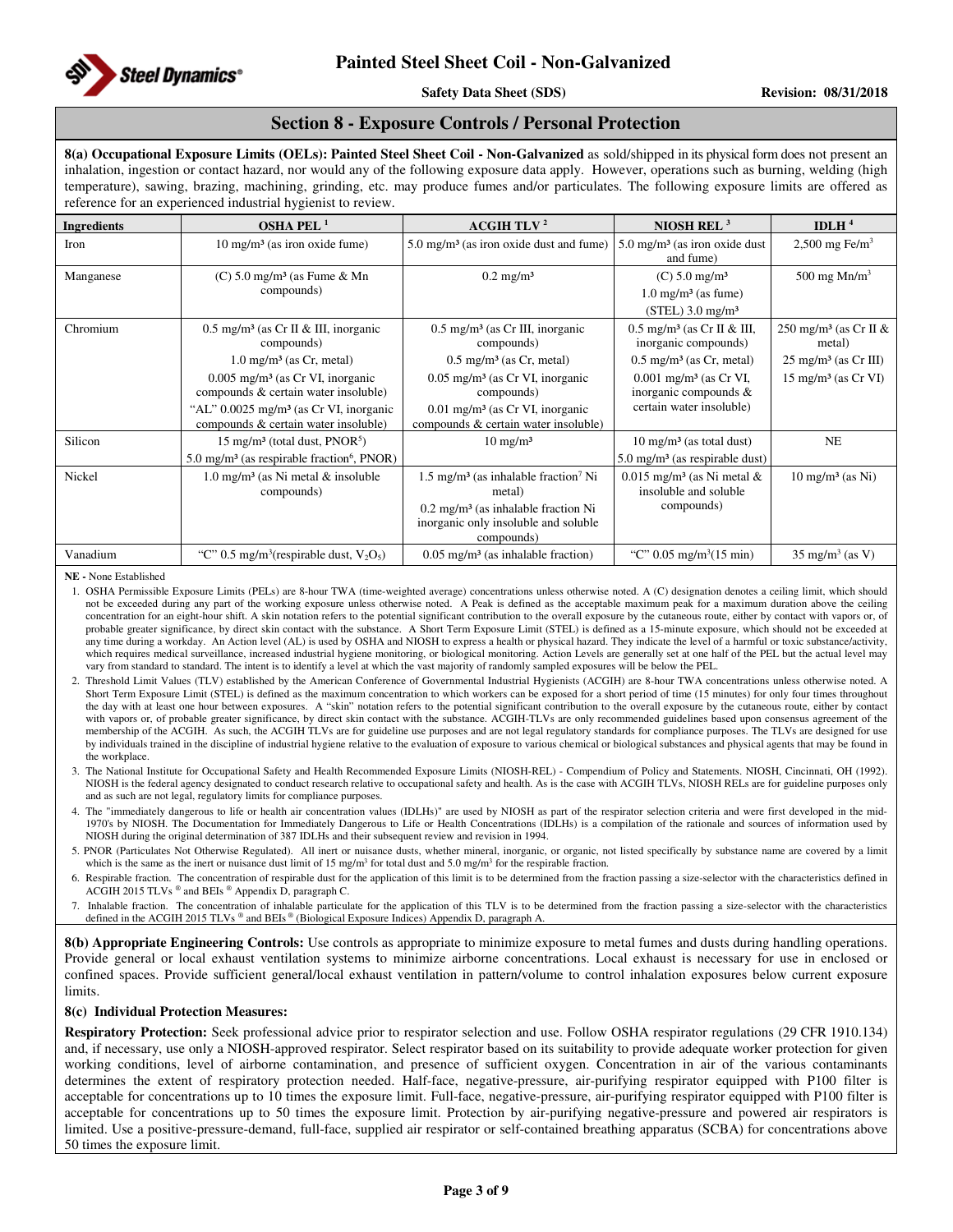

### **Safety Data Sheet (SDS) Revision: 08/31/2018**

If exposure is above the IDLH (Immediately dangerous to life or health) for any of the constituents, or there is a possibility of an uncontrolled release or exposure levels are unknown, then use a positive-pressure demand full-face supplied air respirator with escape bottle or SCBA.

**Warning!** Air-purifying respirators both negative-pressure, and powered-air do not protect workers in oxygen-deficient atmospheres.

- **Eyes**: Wear appropriate eye protection to prevent eye contact. For operations which result in elevating the temperature of the product to or above its melting point or result in the generation of airborne particulates, use safety glasses to prevent eye contact. Contact lenses should not be worn where industrial exposures to this material are likely. Use safety glasses or goggles as required for welding, burning, sawing, brazing, grinding or machining operations.
- **Skin**: Wear appropriate personal protective clothing to prevent skin contact. Cut resistant gloves and sleeves should be worn when working with steel products. For operations which result in elevating the temperature of the product to or above its melting point or result in the generation of airborne particulates, use protective clothing, and gloves to prevent skin contact. Protective gloves should be worn as required for welding, burning or handling operations. Contaminated work clothing must not be allowed out of the workplace.
- **Other protective equipment**: An eyewash fountain and deluge shower should be readily available in the work area.

## **Section 9 - Physical and Chemical Properties**

**9(a) Appearance (physical state, color, etc.):** Solid, metallic gray **9(j) Upper/lower Flammability or Explosive Limits:** NA **9(b) Odor:** Odorless **9(k) Vapor Pressure:** NA **9(c) Odor Threshold:** NA **9(l) Vapor Density (Air = 1):** NA **9(d) pH:** NA **9(m) Relative Density:** 7-8 **9(e) Melting Point/Freezing Point: ~**2750 ºF (**~**1510 C) / NA **9(n) Solubility(ies):** NA **9(f) Initial Boiling Point and Boiling Range:** ND **9(o) Partition Coefficient n-octanol/water:** ND **9(g) Flash Point:** NA **9(p) Auto-ignition Temperature**: NA **9(h) Evaporation Rate:** NA **9(q) Decomposition Temperature**: ND **9(i) Flammability (solid, gas):** Non-flammable, non-combustible **9(r) Viscosity:** NA **NA -** Not Applicable **ND -** Not Determined for product as a whole

## **Section 10 - Stability and Reactivity**

**10(a) Reactivity:** Not Determined (ND) for product in a solid form. Do not use water on molten metal.

**10(b) Chemical Stability:** Steel products are stable under normal storage and handling conditions.

**10(c) Possibility of hazardous reaction:** None Known

**10(d) Conditions to Avoid:** Storage with strong acids or calcium hypochlorite.

**10(e) Incompatible Materials:** Will react with strong acids to form hydrogen. Iron oxide dusts in contact with calcium hypochlorite evolve oxygen and may cause an explosion.

**10(f) Hazardous Decomposition Products:** Thermal oxidative decomposition of steel products can produce fumes containing oxides of iron and manganese as well as other alloying elements.

## **Section 11 - Toxicological Information**

**11 Information on toxicological effects:** The following toxicity data has been determined for **Painted Steel Sheet Coil - Non-Galvanized** when further processed using the information available for its components applied to the guidance on the preparation of an SDS under the GHS requirements of OSHA and the EU CPL.

| <b>Hazard Classification</b>                                                                                 | EU     | <b>Hazard Category</b><br><b>OSHA</b> | <b>Hazard</b><br><b>Symbols</b> | <b>Signal Word</b> | <b>Hazard Statement</b>                   |
|--------------------------------------------------------------------------------------------------------------|--------|---------------------------------------|---------------------------------|--------------------|-------------------------------------------|
| <b>Acute Toxicity - Oral (covers Categories)</b><br>$1, 2, 3$ and 4)                                         | $NR^*$ | $4^a$                                 |                                 | Warning            | Harmful if swallowed.                     |
| <b>Eye Damage/Irritation (covers)</b><br>Categories 1, 2A and 2B)                                            | $NR^*$ | $2B^c$                                | No<br>Pictogram                 | Warning            | Causes eye irritation.                    |
| <b>Skin/Dermal Sensitization (covers)</b><br>Category 1)                                                     | $NR*$  | 1 <sup>d</sup>                        |                                 | Warning            | May cause an allergic skin reaction.      |
| <b>Carcinogenicity</b> (covers Categories 1A,<br>1B and 2)                                                   | $NR^*$ | 1B <sup>g</sup>                       |                                 | <b>Danger</b>      | May cause cancer.                         |
| <b>Toxic Reproduction</b> (covers Categories)<br>1A, 1B and 2)                                               | $NR*$  | 2 <sup>h</sup>                        |                                 | <b>Danger</b>      | May damage fertility or the unborn child. |
| <b>Specific Target Organ Toxicity (STOT)</b><br><b>Following Single Exposure (covers)</b><br>Categories 1-3) | $NR^*$ | $3^{i}$                               |                                 | Warning            | May cause respiratory irritation.         |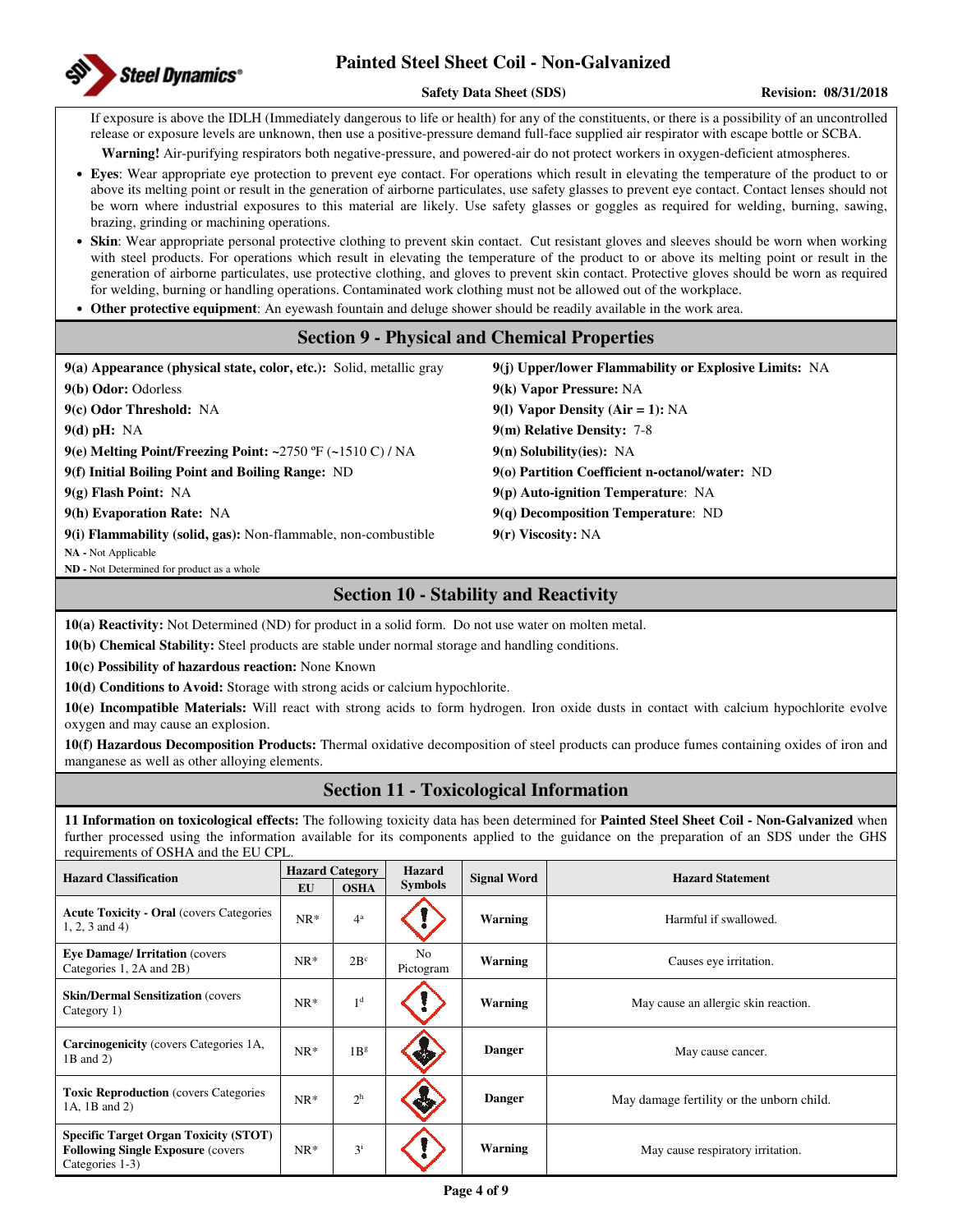

### **Safety Data Sheet (SDS) Revision: 08/31/2018**

| <b>Hazard Classification</b>                                           | EU    | <b>Hazard Category</b><br><b>OSHA</b> | <b>Hazard</b><br>Svmbols | <b>Signal Word</b> | <b>Hazard Statement</b>                                                      |
|------------------------------------------------------------------------|-------|---------------------------------------|--------------------------|--------------------|------------------------------------------------------------------------------|
| <b>STOT following Repeated Exposure</b><br>(covers Categories 1 and 2) | $NR*$ |                                       |                          | <b>Danger</b>      | Causes damage to lungs through prolonged or repeated inhalation<br>exposure. |

\* Not Rated, Semi-formed steel products are considered articles under Reach regulation (REACH REGULATION (EC) No 1907/2006) and are not subject to classification under CLP regulation (REGULATION (EC) No 1272/2008).

Toxicological data listed below are presented regardless to classification criteria. Individual hazard classification categories where the toxicological information has met or exceeded a classification criteria threshold are listed above.

a. No LC50 or LD50 has been established for **Painted Steel Sheet Coil - Non-Galvanized** as a mixture. The following data has been determined for the components:

• **Iron:** Rat  $LD_{50} = 98.6$  g/kg (REACH) Rat  $LD_{50} = 1060$  mg/kg (IUCLID) Rat LD50 =984 mg/kg (IUCLID) Rabbit  $LD_{50} = 890$  mg/kg (IUCLID) Guinea Pig  $LD_{50} = 20$  g/kg (TOXNET)

- **Nickel:** LD<sub>50</sub> > 9000 mg/kg (Oral/Rat)
- **Manganese:** Rat  $LD_{50} > 2000$  mg/kg (REACH)
	- Rat  $LD_{50}$  > 9000 mg/kg (NLM Toxnet)
- **Silicon:**  $L_{D50} = 3160$  mg/kg (Oral/Rat)
- b. No Skin (Dermal) Irritation data available for **Painted Steel Sheet Coil Non-Galvanized** as a mixture or its individual components.
- c. No Eye Irritation data available for **Painted Steel Sheet Coil Non-Galvanized** as a mixture. The following Eye Irritation information was found for the components:
	- **Iron:** Causes eye irritation.
	- **Silicon:** Slight eye irritation in rabbit protocol.
	- **Nickel:** Slight eye irritation from particulate abrasion only.
- d. No Skin (Dermal) Sensitization data available for **Painted Steel Sheet Coil Non-Galvanized** as a mixture. The following Skin (Dermal) Sensitization information was found for the components:
	- **Nickel:** May cause allergic skin sensitization.
- e. No Respiratory Sensitization data available for **Painted Steel Sheet Coil Non-Galvanized** as a mixture or its components.
- f. No Germ Cell Mutagenicity data available for **Painted Steel Sheet Coil Non-Galvanized** as a mixture. The following Mutagenicity and Genotoxicity information was found for the components:
	- **Iron:** IUCLID has found some positive and negative findings in vitro.
	- **Nickel:** EU RAR has found positive results in vitro and in vivo but insufficient data for classification.
- g. Carcinogenicity: IARC, NTP, and OSHA do not list **Painted Steel Sheet Coil Non-Galvanized** as carcinogens. The following Carcinogenicity information was found for the components:
	- **Welding Fumes -** IARC Group 2B carcinogen, a mixture that is possibly carcinogenic to humans.
	- Nickel and certain nickel compounds Group 2B metallic nickel Group 1 nickel compounds ACGIH confirmed human carcinogen. Nickel EURAR Insufficient evidence to conclude carcinogenic potential in animals or humans; suspect carcinogen classification Category 2 Suspected of causing cancer.
- **Chromium (as metal and trivalent chromium compounds)**  IARC Group 3 carcinogens, not classifiable as to their human carcinogenicity.
- h. No Toxic Reproduction data available for **Painted Steel Sheet Coil Non-Galvanized** as a mixture. The following Toxic Reproductive information was found for the components:
	- **Nickel**: Effects on fertility.
- i. No Specific Target Organ Toxicity (STOT) following a Single Exposure data available for **Painted Steel Sheet Coil Non-Galvanized** as a mixture. The following STOT following a Single Exposure data was found for the components:
	- **Iron**: Irritating to Respiratory tract.
- j. No Specific Target Organ Toxicity (STOT) following Repeated Exposure data was available for **Painted Steel Sheet Coil Non-Galvanized** as a whole. The following STOT following Repeated Exposure data was found for the components:
	- **Nickel**: Rat 4 wk inhalation LOEL 4 mg/m<sup>3</sup> Lung and Lymph node histopathology. Rat 2 yr inhalation LOEL 0.1 mg/ m<sup>3</sup> Pigment in kidney, effects on hematopoiesis spleen and bone marrow and adrenal tumor. Rat 13 Week Inhalation LOAEC 1.0 mg/m<sup>3</sup> Lung weights, and Alveolar histopathology.
	- **Manganese**: Inhalation of metal fumes Degenerative changes in human Brain; Behavioral: Changes in motor activity and muscle weakness (Whitlock *et al.,* 1966).

The above toxicity information was determined from available scientific sources to illustrate the prevailing posture of the scientific community. The scientific resources includes: The American Conference of Governmental Industrial Hygienist (ACGIH) Documentation of the Threshold Limit Values (TLVs) and Biological Exposure indices (BEIs) with Other Worldwide Occupational Exposure Values 2009, The International Agency for Research on Cancer (IARC), The National Toxicology Program (NTP) updated documentation, the World Health Organization (WHO) and other available resources, the International Uniform Chemical Information Database (IUCLID), European Union Risk Assessment Report (EU-RAR), Concise International Chemical Assessment Documents (CICAD), European Union Scientific Committee for Occupational Exposure Limits (EU-SCOEL), Agency for Toxic Substances and Disease Registry (ATSDR), Hazardous Substance Data Bank (HSDB), and International Programme on Chemical Safety (IPCS), European Union Classification, Labeling and Packaging. (EU CPL), Regulation on Registration, Evaluation, Authorization and Restriction of Chemicals (REACH), International Uniform Chemical Information Database (IUCLID), TOXicology Data NETwork (TOXNET), European Risk Assessment Reports (EU RAR).

The following health hazard information is provided regardless to classification criteria and is based on the individual component(s) and potential resultant components from further processing:

### **Acute Effects:**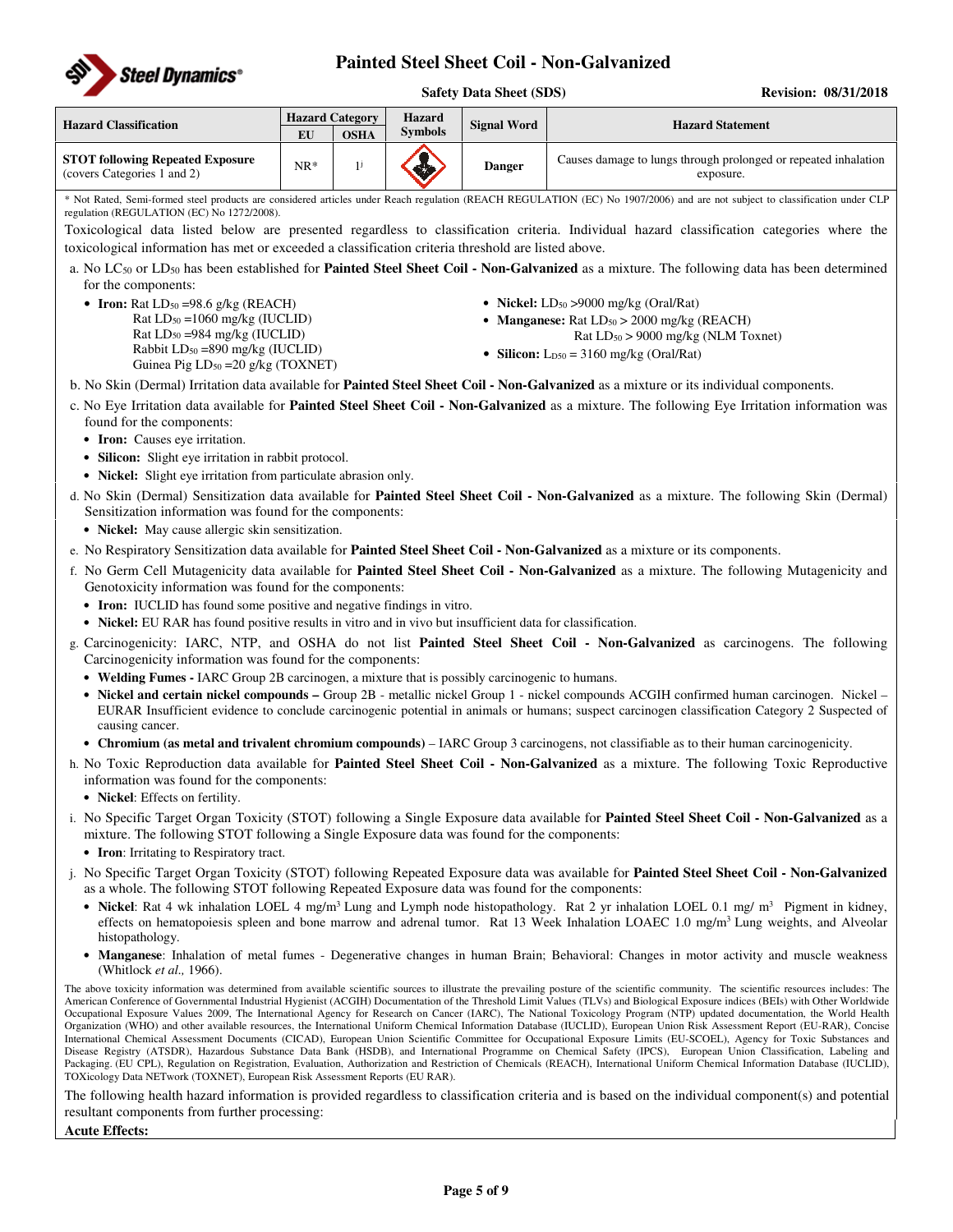

### **Safety Data Sheet (SDS)** Revision: 08/31/2018

- **Inhalation:** Excessive exposure to high concentrations of metal dust may cause irritation to the eyes, skin and mucous membranes of the upper respiratory tract. Excessive inhalation of fumes of freshly formed metal oxide particles sized below 1.5 micrometer and usually between 0.02-0.05 micrometers from many metals can produce an acute reaction known as "metal fume fever". Symptoms consist of chills and fever (very similar to and easily confused with flu symptoms), metallic taste in the mouth, dryness and irritation of the throat followed by weakness and muscle pain. The symptoms come on in a few hours after excessive exposures and usually last from 12 to 48 hours. Long-term effects from metal fume fever have not been noted. Freshly formed oxide fumes of manganese have been associated with causing metal fume fever.
- **Eye:** Excessive exposure to high concentrations of metal dust may cause irritation to the eyes.
- **Skin:** Skin contact with metal dusts may cause irritation or sensitization, possibly leading to dermatitis. Skin contact with metallic fumes and dusts may cause physical abrasion.
- **Ingestion:** Ingestion of harmful amounts of this product as distributed is unlikely due to its solid insoluble form. Ingestion of metal dust may cause nausea or vomiting.

### **Acute Effects by component:**

- **Iron and iron oxides:** Iron is harmful if swallowed, causes skin irritation, and causes eye irritation. Contact with iron oxide has been reported to cause skin irritation and serious eye damage. Particles of iron or iron compounds, which become imbedded in the eye, may cause rust stains unless removed fairly promptly.
- **Manganese and manganese oxides:** Manganese and Manganese oxide are harmful if swallowed.
- **Chromium and chromium oxides:** Hexavalent chrome causes damage to gastrointestinal tract, lung, severe skin burns and eye damage, serious eye damage, skin contact may cause an allergic skin reaction. Inhalation may cause allergic or asthmatic symptoms or breathing difficulties.
- **Nickel and nickel oxides:** Nickel may cause allergic skin sensitization. Nickel oxide may cause an allergic skin.
- **Silicon and silicon oxides:** May be harmful if swallowed.
- **Vanadium and vanadium pentoxide:** Vanadium oxide is fatal if swallowed or inhaled, and may be harmful in contact with skin

### **Delayed (chronic) Effects by component:**

- **Iron and iron oxides**: Chronic inhalation of excessive concentrations of iron oxide fumes or dusts may result in the development of a benign pneumoconiosis, called siderosis, which is observable as an X-ray change. No physical impairment of lung function has been associated with siderosis. Inhalation of excessive concentrations of ferric oxide may enhance the risk of lung cancer development in workers exposed to pulmonary carcinogens. Iron oxide is listed as a Group 3 (not classifiable) carcinogen by the International Agency for Research on Cancer (IARC).
- **Manganese and manganese oxides:** Chronic exposure to high concentrations of manganese fumes and dusts may adversely affect the central nervous system with symptoms including languor, sleepiness, weakness, emotional disturbances, spastic gait, mask-like facial expression and paralysis. Animal studies indicate that manganese exposure may increase susceptibility to bacterial and viral infections. Occupational overexposure (Manganese) is a progressive, disabling neurological syndrome that typically begins with relatively mild symptoms and evolves to include altered gait, fine tremor, and sometimes, psychiatric disturbances. May cause damage to lungs with repeated or prolonged exposure. Neurobehavioral alterations in worker populations exposed to manganese oxides include: speed and coordination of motor function are especially impaired.
- **Chromium and chromium oxides:** The health hazards associated with exposure to chromium are dependent upon its oxidation state. The metal form (chromium as it exists in this product) is of very low toxicity. The hexavalent form is very toxic. Repeated or prolonged exposure to hexavalent chromium compounds may cause respiratory irritation, nosebleed, ulceration and perforation of the nasal septum. Industrial exposure to certain forms of hexavalent chromium has been related to an increased incidence of cancer. NTP (The National Toxicology Program) Fourth Annual report on Carcinogens cites "certain Chromium compounds" as human carcinogens. ACGIH has reviewed the toxicity data and concluded that chromium metal is not classifiable as a human carcinogen. Hexavalent chromium may cause genetic defects and is suspected of damaging the unborn child. Developmental toxicity in the mouse, suspected of damaging fertility or the unborn child.
- **Nickel and nickel oxides:** Exposure to nickel dusts and fumes can cause sensitization dermatitis, respiratory irritation, asthma, pulmonary fibrosis, edema, and may cause nasal or lung cancer in humans. Nickel causes damage to lungs through prolonged or repeated inhalation exposure. IARC lists nickel and certain nickel compounds as Group 2B carcinogens (sufficient animal data). ACGIH 2015 TLVs® and BEIs® lists insoluble nickel compounds as confirmed human carcinogens. Nickel is suspected of damaging the unborn child.
- **Silicon and silicon oxides:** Silicon dusts are a low health risk by inhalation and should be treated as a nuisance dust. Eye contact with pure material can cause particulate irritation. Skin contact with silicon dusts may cause physical abrasion.
- **Vanadium and vanadium pentoxide:** Vanadium is considered non-toxic. Excessive long term or repeated exposures to vanadium compounds, especially vanadium pentoxide, may result in chronic pulmonary changes such as emphysema or bronchitis. Vanadium pentoxide is suspected of damaging fertility or the unborn child. Vanadium pentoxide is fatal if swallowed or inhaled. It causes damage to lungs by single, repeated or prolonged exposure.

## **Section 12 - Ecological Information**

**12(a) Ecotoxicity (aquatic & terrestrial):** No Data Available for **Painted Steel Sheet Coil - Non-Galvanized** as sold/shipped. However, individual components of the product when processed have been found to be toxic to the environment. Metal dusts may migrate into soil and groundwater and be ingested by wildlife as follows:

- Iron Oxide: LC<sub>50</sub>: >1000 mg/L; Fish 48 h-EC<sub>50</sub> > 100 mg/L (Currenta, 2008k); 96 h-LC<sub>0</sub> ≥ 50,000 mg/L Test substance: Bayferrox 130 red (95 97% Fe2O3; < 4% SiO2 and Al2O3) (Bayer, 1989a).
- **Nickel Oxide:** IUCLID found  $LC_{50}$  in fish, invertebrates and algae  $> 100$  mg/l.

**12(b) Persistence & Degradability**: No Data Available for **Painted Steel Sheet Coil - Non-Galvanized** as sold/shipped or individual components.

**12(c) Bioaccumulative Potential**: No Data Available for **Painted Steel Sheet Coil - Non-Galvanized** as sold/shipped or individual components.

**12(d) Mobility (in soil)**: No data available for **Painted Steel Sheet Coil - Non-Galvanized** as sold/shipped. However, individual components of the product have been found to be absorbed by plants from soil.

**12(e) Other adverse effects:** None Known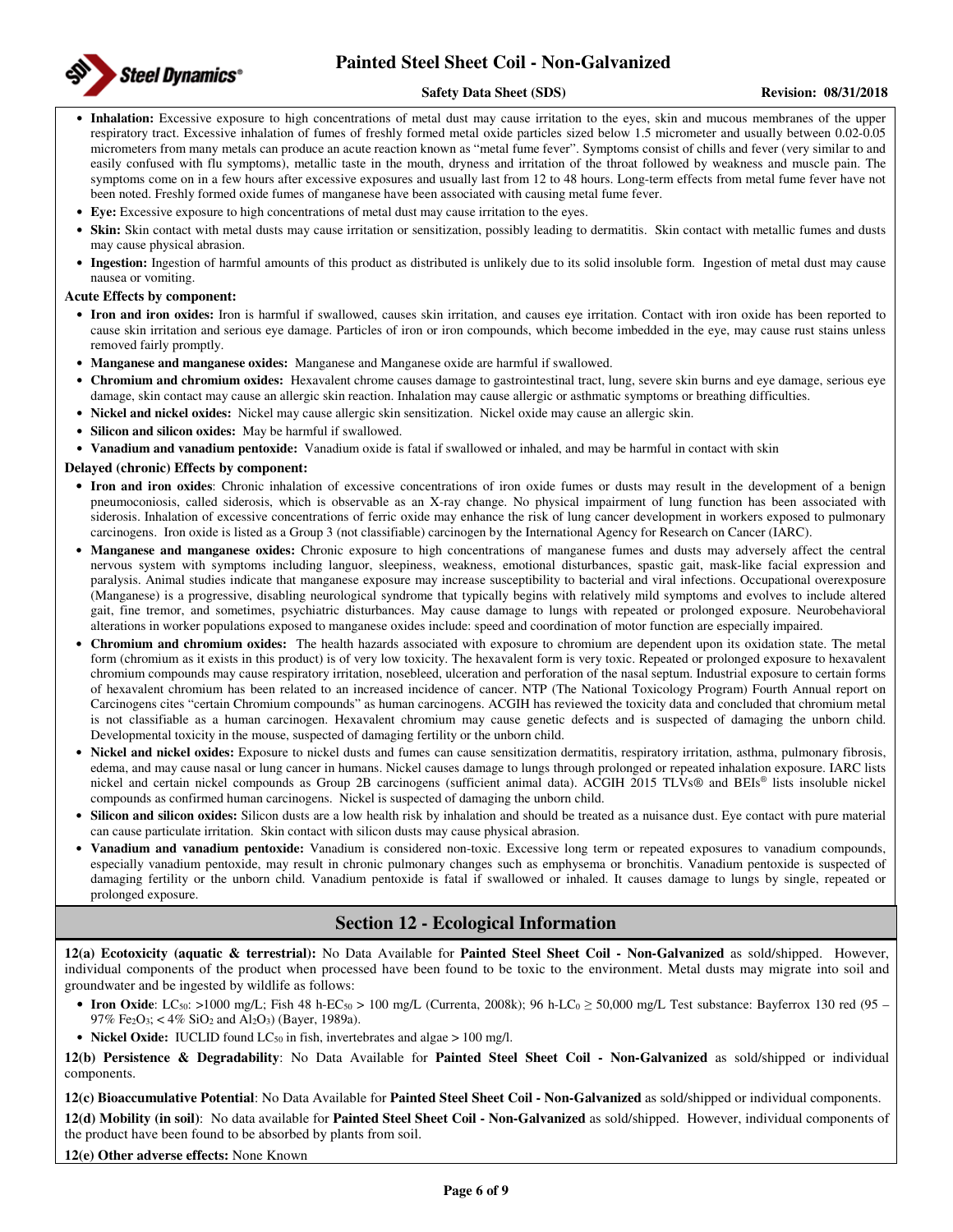

Safety Data Sheet (SDS) Revision: 08/31/2018

## **Additional Information:**

**Hazard Symbol:** No Symbol

**Hazard Category:** Not Reported **Signal Word:** No Signal Word

**Hazard Statement:** No Statement

## **Section 13 - Disposal Considerations**

**Disposal:** Steel scrap should be recycled whenever possible. Product dusts and fumes from processing operations should also be recycled, or classified by a competent environmental professional and disposed of in accordance with applicable federal, state or local regulations.

**Container Cleaning and Disposal:** Follow applicable federal, state and local regulations. Observe safe handling precautions. European Waste Catalogue (EWC): 16-01-17 (ferrous metals), 12-01-99 (wastes not otherwise specified), 16-03-04 (off specification batches and unused products), or 15-01-04 (metallic packaging).

**Please note this information is for Painted Steel Sheet Coil - Non-Galvanized in its original form. Any alterations can void this information**.

### **Section 14 - Transport Information**

### **14 (a-g) Transportation Information:**

| US Department of Transportation (DOT) under 49 CFR 172.101 does not regulate Painted Steel Sheet Coil - Non-Galvanized as a hazardous |
|---------------------------------------------------------------------------------------------------------------------------------------|
| material. All federal, state, and local laws and regulations that apply to the transport of this type of material must be adhered to. |
|                                                                                                                                       |

| <b>Shipping Name:</b> Not Applicable (NA) | <b>Packaging Authorizations</b> | <b>Quantity Limitations</b>            |
|-------------------------------------------|---------------------------------|----------------------------------------|
| <b>Shipping Symbols: NA</b>               | a) Exceptions: NA               | a) Passenger, Aircraft, or Railcar: NA |
| <b>Hazard Class: NA</b>                   | b) Group: NA                    | b) Cargo Aircraft Only: NA             |
| UN No.: NA                                | c) Authorization: NA            | <b>Vessel Stowage Requirements</b>     |
| <b>Packing Group: NA</b>                  |                                 | a) Vessel Stowage: NA                  |
| <b>DOT/IMO Label: NA</b>                  |                                 | b) Other: NA                           |
| <b>Special Provisions (172.102): NA</b>   |                                 | <b>DOT Reportable Quantities: NA</b>   |

**International Maritime Dangerous Goods (IMDG) and the Regulations Concerning the International Carriage of Dangerous Goods by Rail (RID)** classification, packaging and shipping requirements follow the US DOT Hazardous Materials Regulation.

**Regulations Concerning the International Carriage of Dangerous Goods by Road (ADR) does not** regulate **Painted Steel Sheet Coil - Non-Galvanized** as a hazardous material.

| <b>Shipping Name:</b> Not Applicable (NA) | Packaging                         | <b>Portable Tanks &amp; Bulk Containers</b> |
|-------------------------------------------|-----------------------------------|---------------------------------------------|
| <b>Classification Code: NA</b>            | a) Packing Instructions: NA       | a) Instructions: NA                         |
| <b>UN No.: NA</b>                         | b) Special Packing Provisions: NA | b) Special Provisions: NA                   |
| <b>Packing Group: NA</b>                  | c) Mixed Packing Provisions: NA   |                                             |
| <b>ADR Label: NA</b>                      |                                   |                                             |
| <b>Special Provisions: NA</b>             |                                   |                                             |
| <b>Limited Quantities: NA</b>             |                                   |                                             |

### **International Air Transport Association (IATA) does not** regulate **Painted Steel Sheet Coil - Non-Galvanized** as a hazardous material.

| <b>Shipping Name:</b> Not Applicable (NA) |  | Passenger & Cargo Aircraft                         |                         | <b>Cargo Aircraft Only   Special Provisions:</b> |    |
|-------------------------------------------|--|----------------------------------------------------|-------------------------|--------------------------------------------------|----|
| <b>Class/Division: NA</b>                 |  | Limited Quantity (EQ)                              |                         | <b>Pkg Inst: NA</b>                              | NΑ |
| <b>Hazard Label (s): NA</b>               |  | <b>Pkg Inst: NA</b>                                | <b>Pkg Inst: NA</b>     |                                                  |    |
| <b>UN No.: NA</b>                         |  | <b>Max Net Oty/Pkg:</b>                            |                         | <b>ERG Code: NA</b>                              |    |
| <b>Packing Group: NA</b>                  |  | <b>Max Net Oty/Pkg:</b>                            | <b>Max Net Oty/Pkg:</b> | NA                                               |    |
| <b>Excepted Quantities (EQ): NA</b>       |  | NA                                                 | NA                      |                                                  |    |
| Pkg Inst – Packing Instructions           |  | Max Net Qty/Pkg – Maximum Net Quantity per Package |                         | ERG – Emergency Response Drill Code              |    |

**Transport Dangerous Goods (TDG) Classification: Painted Steel Sheet Coil - Non-Galvanized** does not have a TDG classification.

## **Section 15 - Regulatory Information**

**Regulatory Information**: *The following listing of regulations relating to a Steel Dynamics product may not be complete and should not be solely relied upon for all regulatory compliance responsibilities.* This product and/or its constituents are subject to the following regulations:

**OSHA Regulations:** Air Contaminant (29 CFR 1910.1000, Table Z-1, Z-2, Z-3): The product, **Painted Steel Sheet Coil - Non-Galvanized** as a whole is not listed. However, individual components of the product are listed: Refer to Section 8, Exposure Controls and Personal Protection.

**EPA Regulations:** The product, **Painted Steel Sheet Coil - Non-Galvanized** is not listed as a mixture. However, individual components of the product are listed:

| <b>Components</b> | <b>Regulations</b>          |
|-------------------|-----------------------------|
| Manganese         | <b>SARA 313</b>             |
| Chromium          | CERCLA, CWA, SARA 313       |
| Nickel            | CERCLA. CWA. SARA 313. TSCA |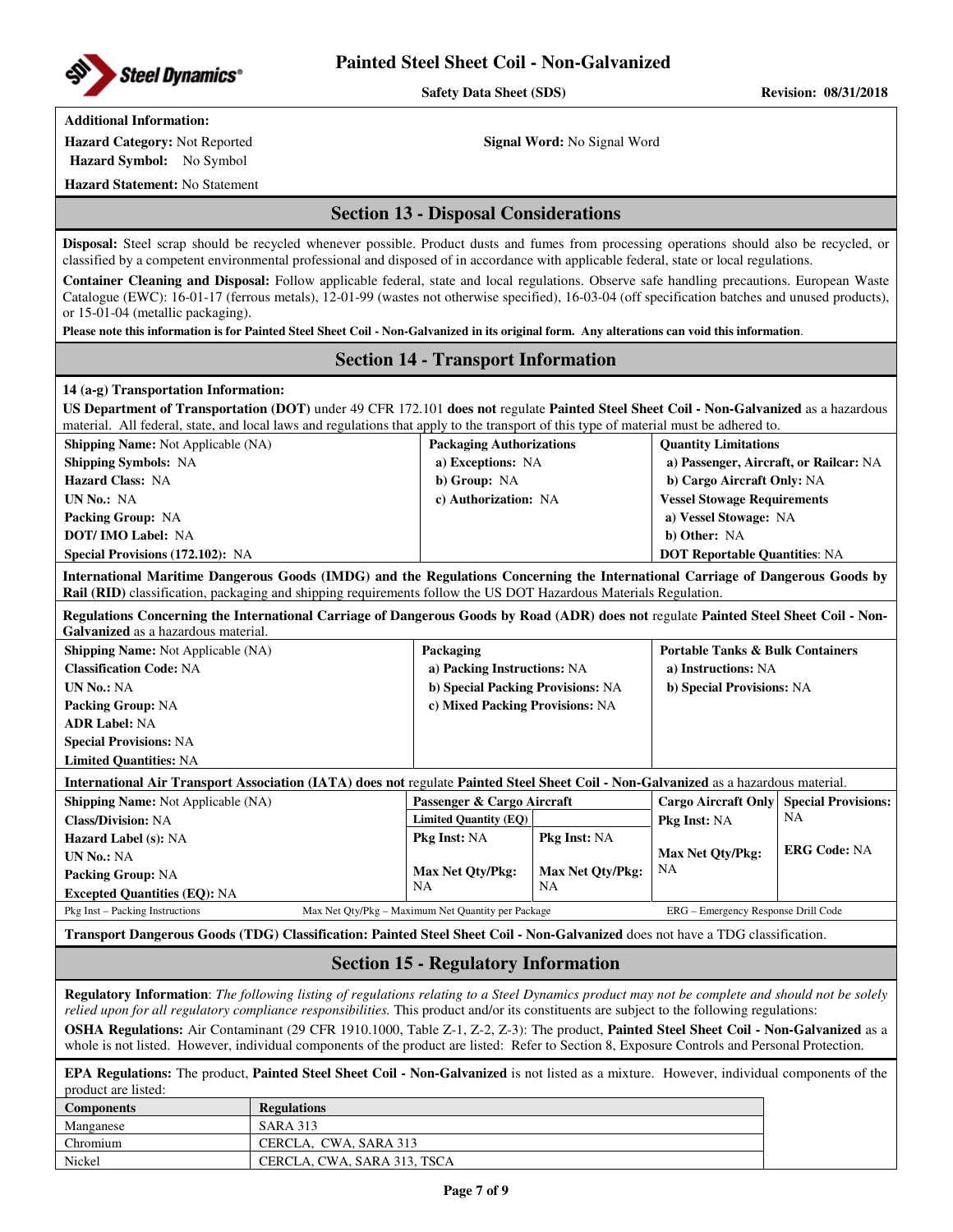

Vanadium TSCA

**SARA Potential Hazard Categories:** Immediate Acute Health Hazard; Delayed Chronic Health Hazard

**Section 313 Supplier Notification:** The product, **Painted Steel Sheet Coil - Non-Galvanized** contains the following toxic chemicals subject to the reporting requirements of section 313 of the Emergency Planning and Community Right-to-Know Act and 40 CFR part 372:

| CAS#      | <b>Chemical Name</b> | <b>Percent by Weight</b> |
|-----------|----------------------|--------------------------|
| 7439-96-5 | Manganese            | 2.0 <sub>max</sub>       |
| 7440-47-3 | Chromium             | $1.0 \text{ max}$        |
| 7440-02-0 | Nickel               | $0.4 \text{ max}$        |

### **Regulations Key:**

CAA Clean Air Act (42 USC Sec. 7412; 40 CFR Part 61 [As of: 8/18/06])

- CERCLA Comprehensive Environmental Response, Compensation and Liability Act (42 USC Secs. 9601(14), 9603(a); 40 CFR Sec. 302.4, Table 302.4, Table 302.4 and App. A)
- CWA Clean Water Act (33 USC Secs. 1311; 1314(b), (c), (e), (g); 136(b), (c); 137(b), (c) [as of 8/2/06])
- RCRA Resource Conservation Recovery Act (42 USC Sec. 6921; 40 CFR Part 261 App VIII)
- SARA Superfund Amendments and Reauthorization Act of 1986 Title III Section 302 Extremely Hazardous Substances (42 USC Secs. 11023, 13106; 40 CFR sec. 372.65) and Section 313 Toxic Chemicals (42 USC secs. 11023, 13106; 40 CFR Sec. 372.65 [as of 6/30/05])
- TSCA Toxic Substance Control Act (15 U.S.C. s/s 2601 et seq. [1976])
- SDWA Safe Drinking Water Act (42 U.S.C. s/s 300f et seq. [1974])

**State Regulations:** The product, **Painted Steel Sheet Coil - Non-Galvanized** as a whole is not listed in any state regulations. However, individual components of the product are listed in various state regulations:

Pennsylvania Right to Know: Contains regulated material in the following categories:

- Hazardous Substances: Manganese, Chromium, Silicon, Nickel, Vanadium
- Environmental Hazards: Manganese, Chromium, Nickel, Vanadium
- Special Hazardous Substance: Chromium, Nickel

California Prop 65 **WARNING:** This product can expose you to nickel and hexavalent chromium, which are known to the State of California to cause cancer, and hexavalent chromium, which is known to the State of California to cause birth defects or other reproductive harm. For more information go to www.P65Warnings.ca.gov. Some available paint systems/ pretreatments for these products do not contain all of the chemicals identified above – please contact the facility, appropriate product manager and/or paint vendor for information about alternative paint systems/pretreatments to avoid or reduce any exposure to the identified chemicals.

New Jersey: Contains regulated material in the following categories:

- Hazardous Substance: Manganese, Chromium, Silicon, Nickel, Vanadium
- Environmental Hazards: Manganese, Chromium, Nickel, Vanadium
- Special Hazardous Substance: Manganese, Chromium, Silicon

Minnesota: Manganese, Chromium, Nickel

Massachusetts: Manganese (compounds), Chromium, Silicon, Nickel (compounds), Vanadium

### **Other Regulations:**

**WHMIS Classification (Canadian):** The product, **Painted Steel Sheet Coil - Non-Galvanized** is not listed as a whole. However individual components are listed.

| Ingredients | <b>WHMIS Classification</b>                                                                                            |  |  |  |  |
|-------------|------------------------------------------------------------------------------------------------------------------------|--|--|--|--|
| Manganese   | Reproductive toxicity - Category 2; Specific target organ toxicity - repeated exposure - Category 1; Combustible dusts |  |  |  |  |
| Chromium    | Combustible dusts                                                                                                      |  |  |  |  |
| Silicon     | Flammable solids - Category 2: Combustible dusts                                                                       |  |  |  |  |
| Nickel      | Skin sensitization – Category 1; Carcinogenicity – Category 2;                                                         |  |  |  |  |
|             | Specific target organ toxicity – repeated exposure - Category 1                                                        |  |  |  |  |

This product has been classified in accordance with the hazard criteria of the Controlled Products Regulations and the SDS contains all the information required by the Controlled Products **Regulations** 

## **Section 16 - Other Information**

| <b>Prepared By:</b> Steel Dynamics Inc (SDI)           |                                                                        |                                                                |                                                    |  |  |  |  |  |  |
|--------------------------------------------------------|------------------------------------------------------------------------|----------------------------------------------------------------|----------------------------------------------------|--|--|--|--|--|--|
| <b>Original Issue Date:</b>                            |                                                                        |                                                                | <b>Expiration Date: 04/07/2020</b>                 |  |  |  |  |  |  |
| $8/26/2002$ (original)                                 |                                                                        |                                                                |                                                    |  |  |  |  |  |  |
| $1/13/2015$ (revision GHS)                             |                                                                        |                                                                |                                                    |  |  |  |  |  |  |
|                                                        | 04/07/2017 (update to comply w/ OSHA 2012 GHS & Canada WHMIS 2015 GHS) |                                                                |                                                    |  |  |  |  |  |  |
| 08/31/2018 (updated to comply with California Prop 65) |                                                                        |                                                                |                                                    |  |  |  |  |  |  |
| <b>Additional Information:</b>                         |                                                                        |                                                                |                                                    |  |  |  |  |  |  |
|                                                        |                                                                        | Hazardous Material Identification System (HMIS) Classification | <b>National Fire Protection Association (NFPA)</b> |  |  |  |  |  |  |
| <b>Health Hazard</b>                                   |                                                                        |                                                                |                                                    |  |  |  |  |  |  |
| <b>Fire Hazard</b>                                     | 0                                                                      |                                                                |                                                    |  |  |  |  |  |  |
| <b>Physical Hazard</b>                                 | 0                                                                      |                                                                |                                                    |  |  |  |  |  |  |